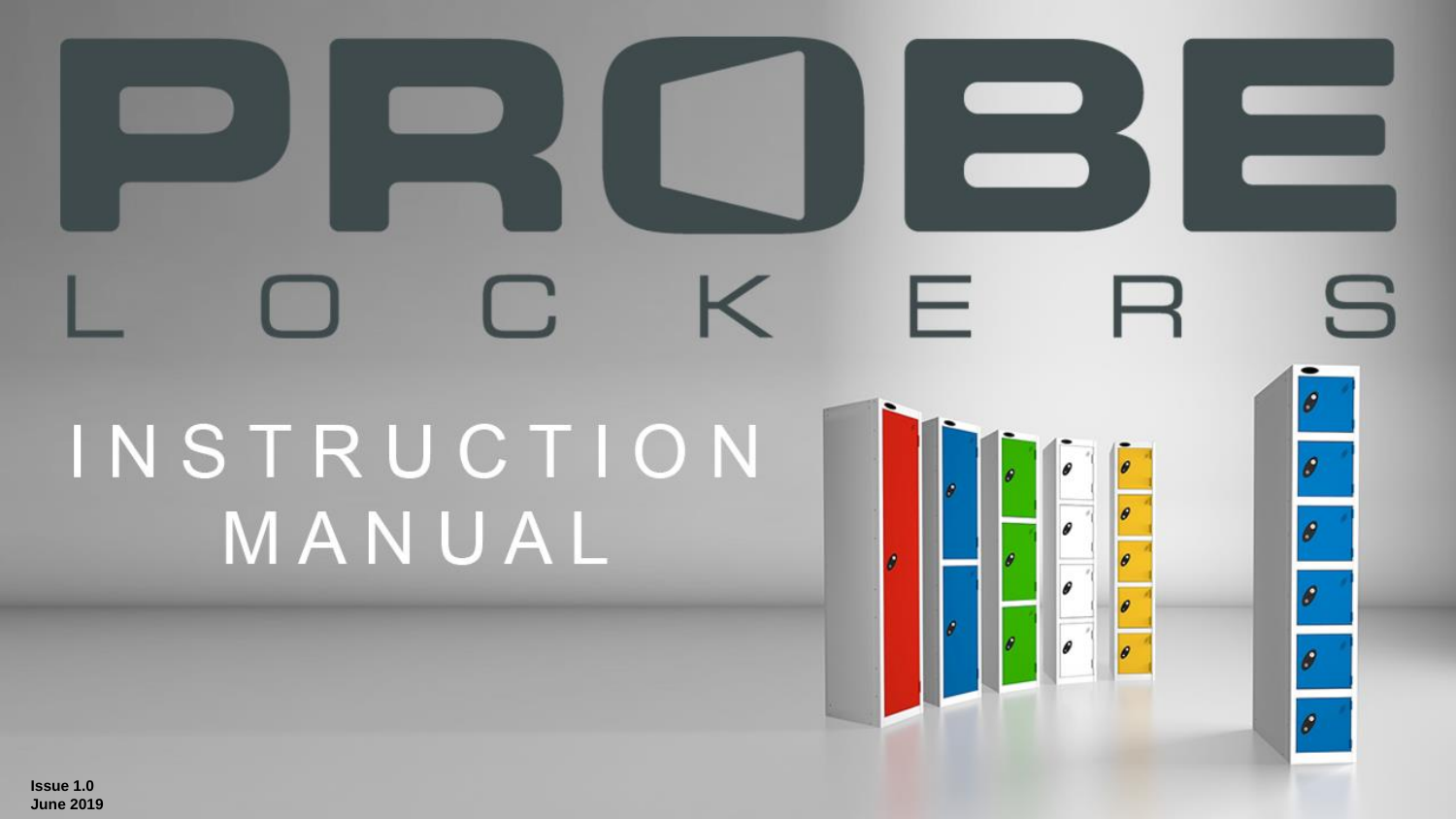

## **Important Retain for future reference: LOCKER INSTALLATION MANUAL**

Please read the instructions and warnings carefully before use to ensure safe and satisfactory operation of this product

## **Contents**

- 1. Safety Information
- 2. Positioning And Configuration
- 3. Locker Runs
- 4. Securing To Wall
- 5. Back To Back
- 6. Obstruction
- 7. Securing To Wall (Obstructions)
- 8. Looking After Your Locker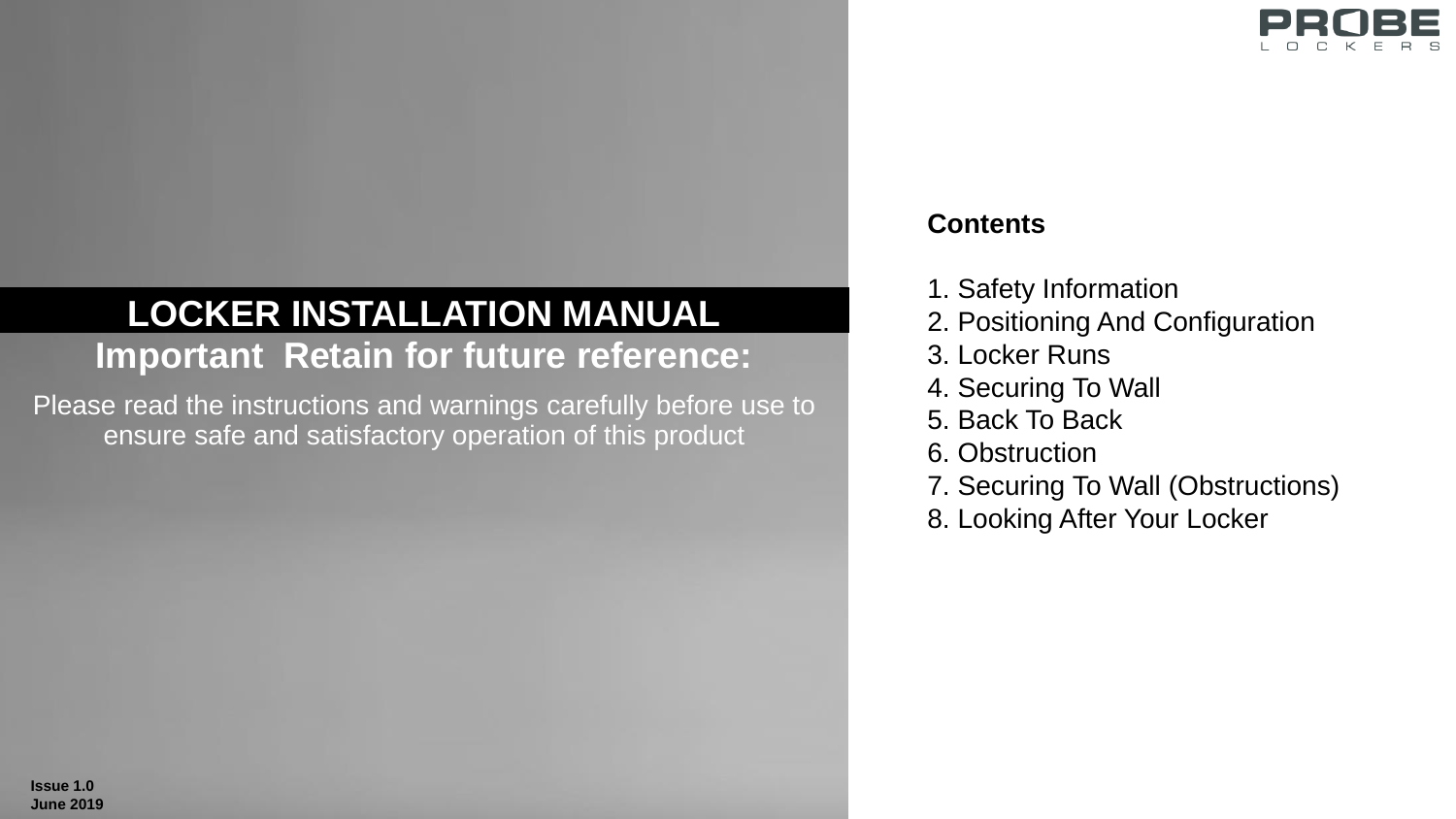

## **SAFETY INFORMATION**

Before you start make sure you have the right tools, plenty of space, and a clean, dry are for installation.

ALWAYS install on a strong, level, and even surface ALWAYS ensure the locker base is flush with the floor ALWAYS ensure all screws are tightened on completion

DO NOT use this item if any parts are missing, damaged or worn. DO NOT use this item unless all fixings are secured. DO NOT attempt to lift or move lockers unaided DO NOT use locker until installation is completed

**NOTE:** You must use fixing devices suitable for the type of wall you intend to mount lockers to. Please ensure that the head of any screw used has a diameter greater that the diameter of the mounting hole on the product and than the fixing is safe and secure before use

**WARNING:** Always ensure the area to be drilled is free from hidden electrical wires, water, gas pipes and asbestos. Ensure that a suitable health and safety risk assessment is completed before you carry out the work.

**WARNING :** Installation only to be carried out by a competent person. Check the suitability of the wall before fitting

## **TOOLS REQUIRED**

Spirit Level Spanner Handling Equipment

Drill







**PERSONS REQUIRED**



## **PERSONAL PROTECTIVE EQUIPMENT**



**Issue 1.0 June 2019**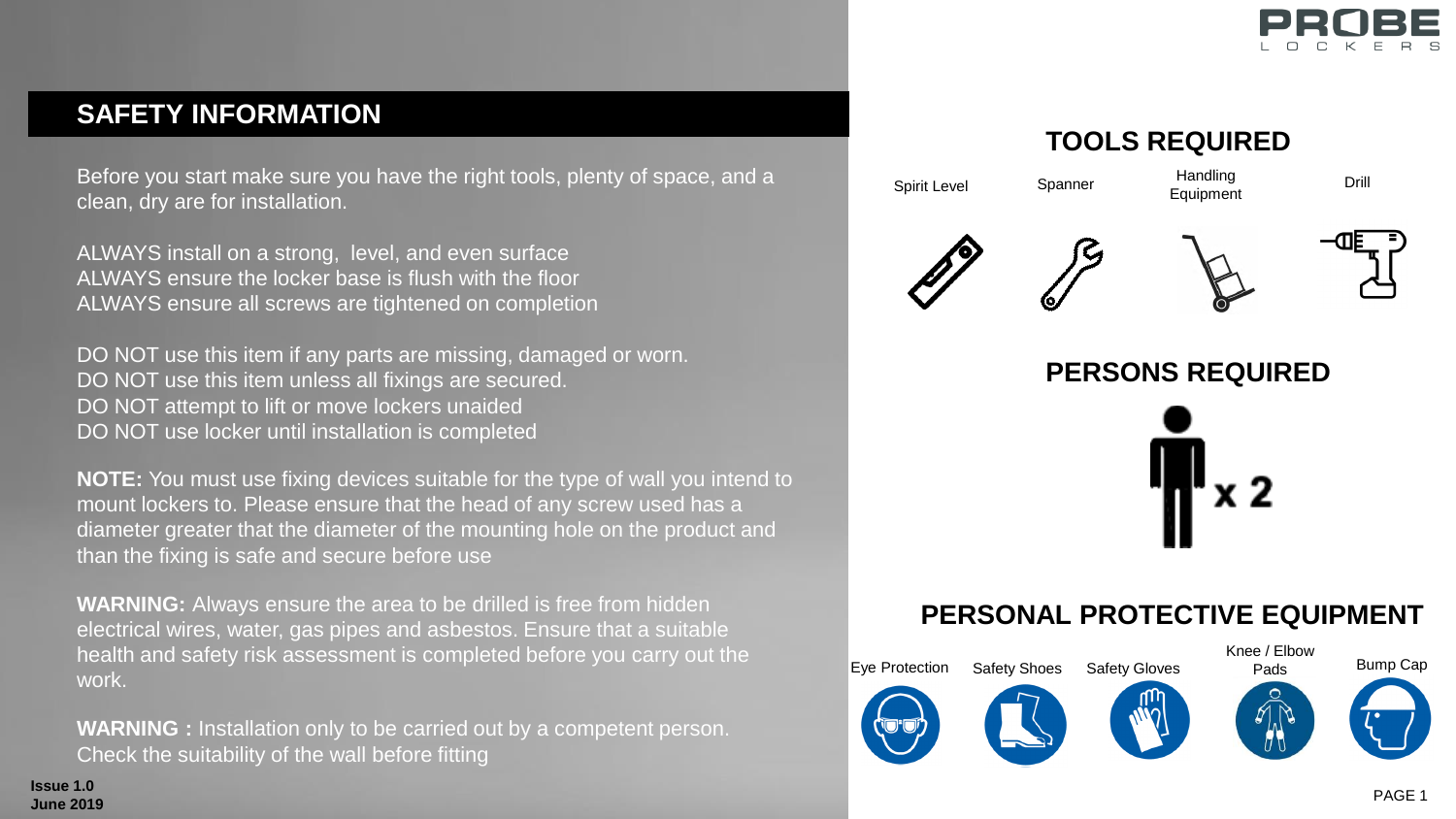

## **Positioning And Configuration**

Due to their narrow height to depth ratio, wherever possible lockers should be secured to ensure stability. I Single locker nests should ideally be fixed back to a wall.

Runs of lockers should be fixed together side to side and then fixed back to a wall or back to back to another run of lockers.

Single run locker must be secured to a suitable anchor point with a suitable bracing mechanism.

Lockers mounted on stands or stand seats should be fixed down to the stands/stand seats as well as side to side and back to a wall or other run of lockers

Check the install location to ensure that the floor surface is strong, level, and even. Do not install lockers on damaged, uneven surfaces. Clear away any debris in the work area

Remove packaging from lockers and dispose of in accordance with local authority requirements

Remove the keys from the underside of the locker base and position the locker where it is going to be fitted.

NOTE: DO NOT attempt to lift or move lockers by yourself **Issue 1.0 June 2019**

## **Correct Configuration**



## **Incorrect Configuration**

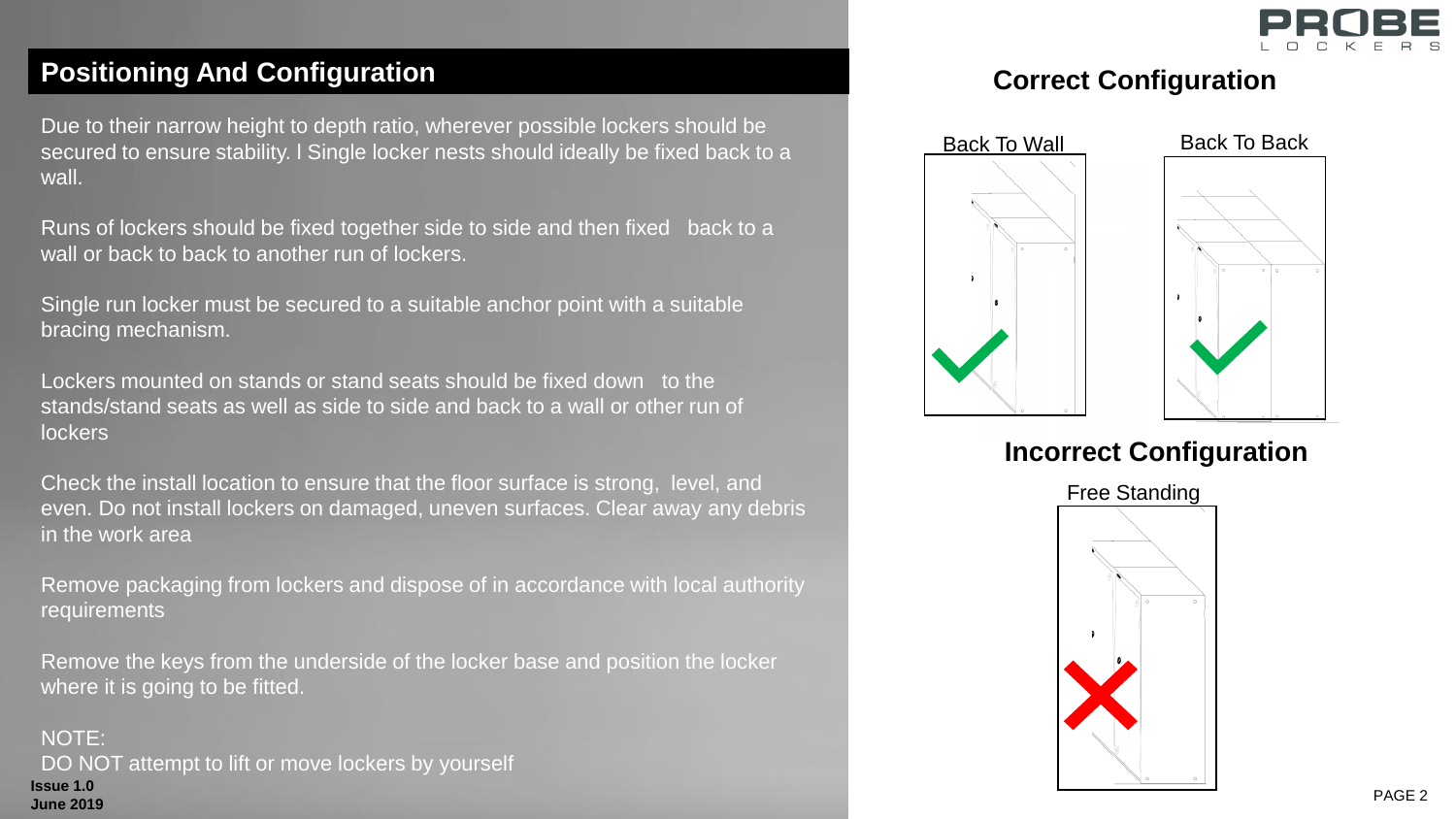

## **Locker Runs**

Runs of more than 1 lockers must be fixed together side to side

1. Ensure the unit is securely in position and bolt together side by side. Use x 4 6mm x 12mm nuts and bolts into the 4 attachment locations within the locker side panels and hand tighten.

**NOTE:** All fasteners to be tightened with appropriate tools after first assembly is completed.

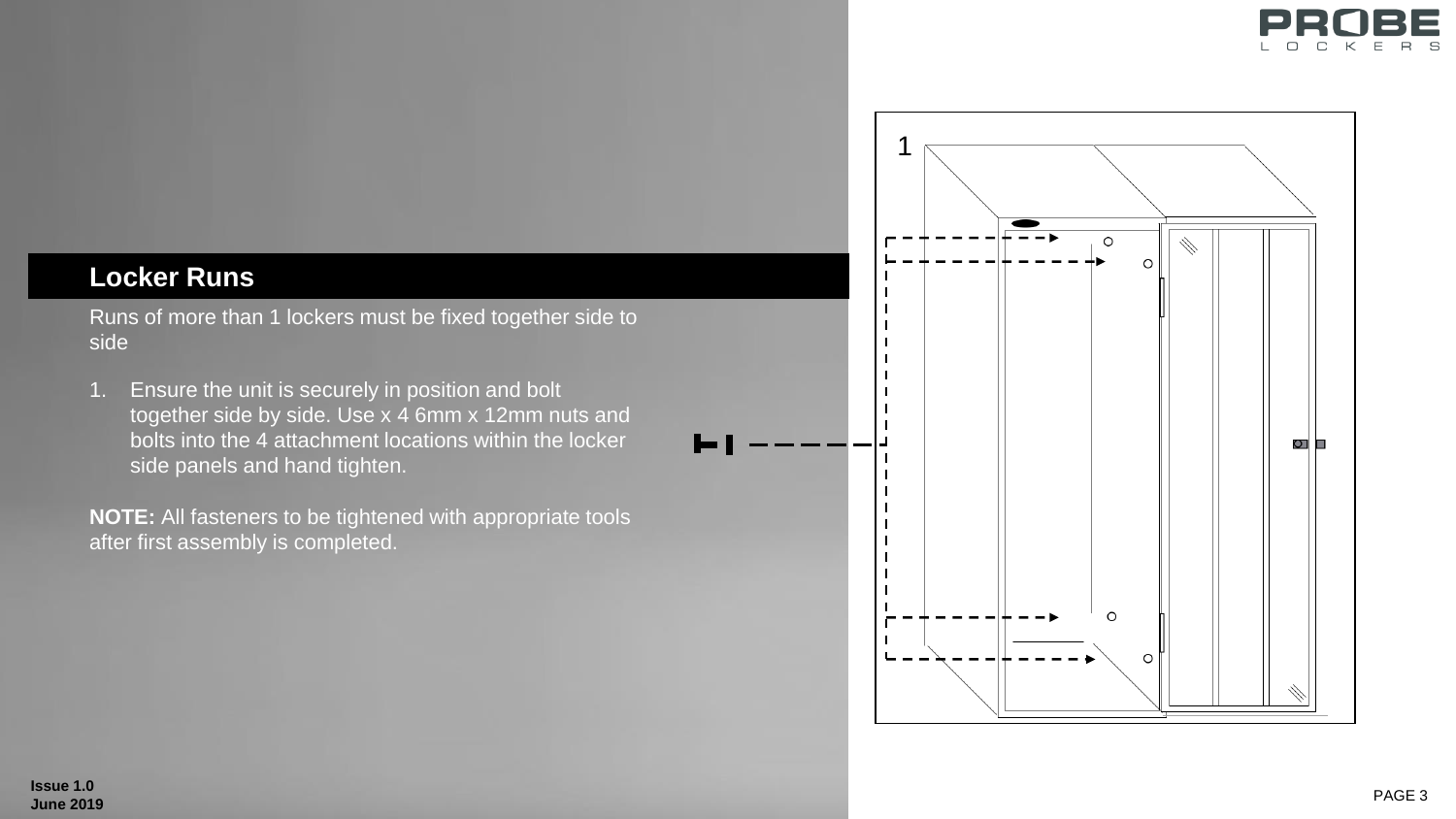



1. Using fasteners suitable for the type of wall, fasten each locker to the wall using the holes provided (Fasteners not provided with the locker).

#### **Correct Installation**

1. Locker flush with wall and fixed into position using suitable fasteners.

#### **Incorrect Installation**

3. Lockers free standing



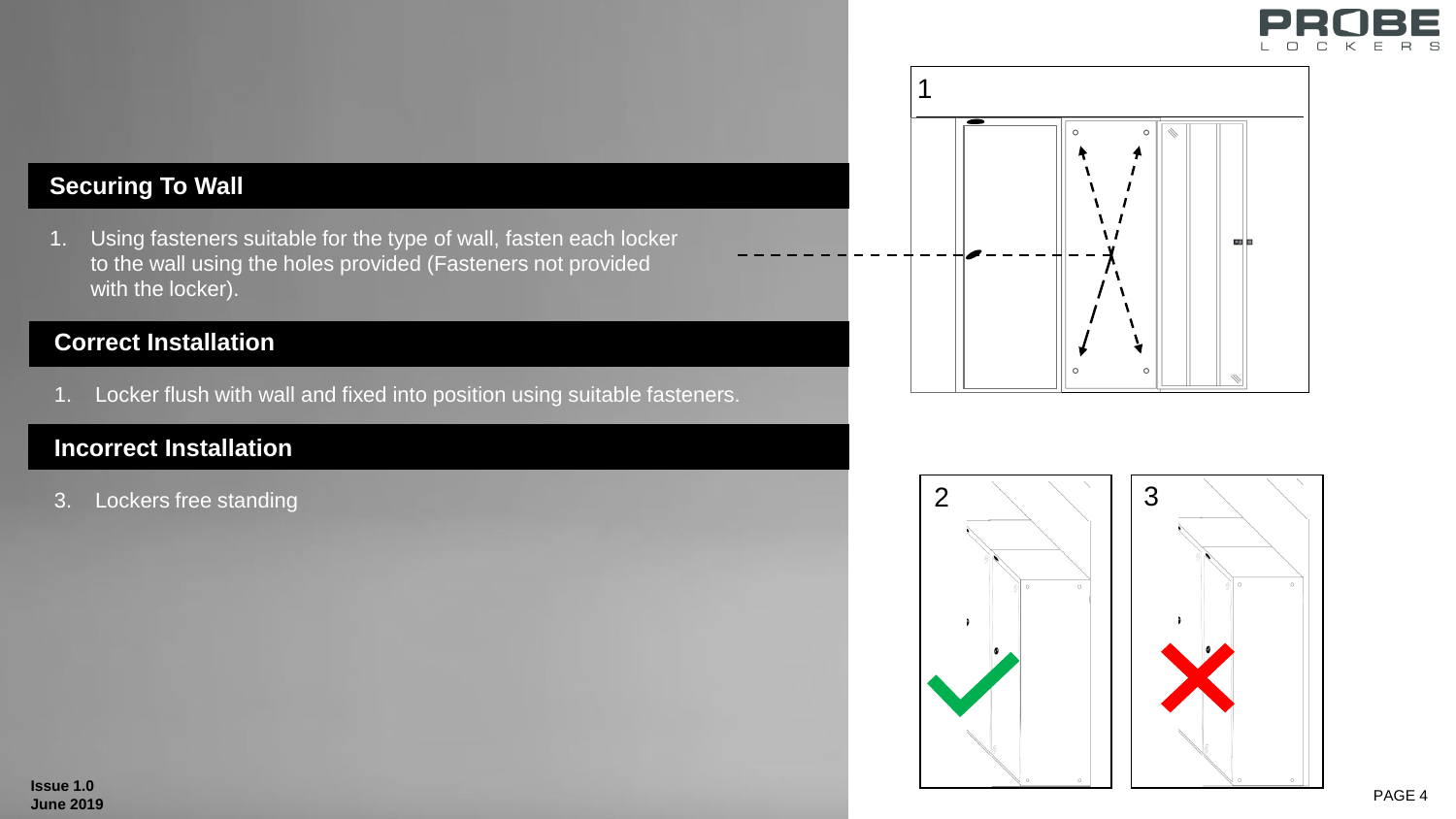

#### **Back to Back**

1. Ensure the unit is securely in position and bolt together side by side. Use x 4 6mm x 12mm nuts and bolts into 4no locations within the locker side panels and hand tighten.

#### **Correct Installation**

2. Island **of l**ockers fixed back to back and side to side

#### **Incorrect Installation**

**3.** Island of lockers not fixed back to back

**Note:** The top 2 mounting holes must be used to safely fix the locker into position





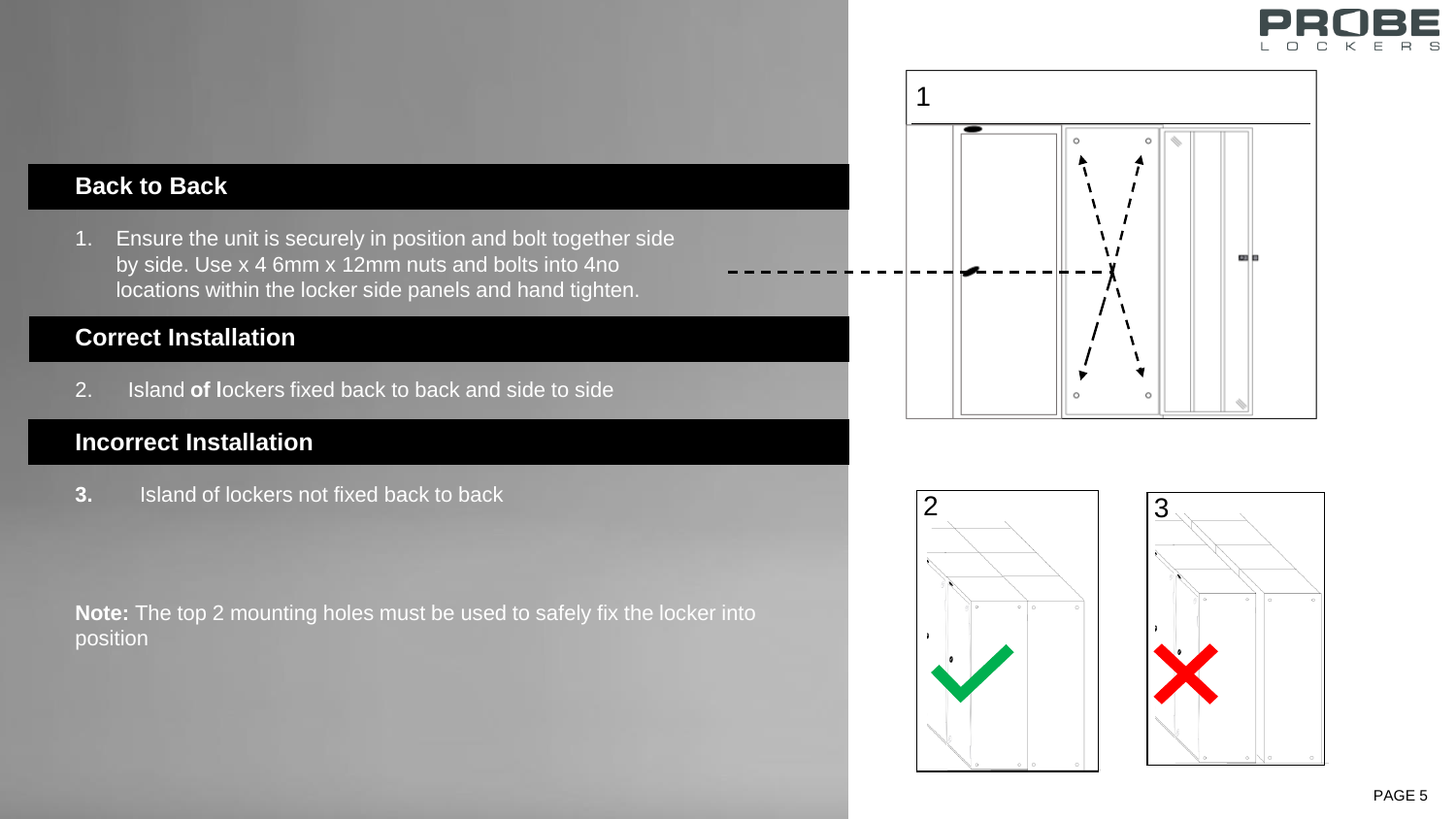

## **Obstructions**

Where the siting of lockers against a wall is impeded by the presence of skirting boards, floor coving or pipe work, stands can be used to raise the lockers clear of the obstruction.

The rear leg of the stand can be inset to avoid the obstruction

Images show examples of locker stands with inset legs to avoid obstructions.

If installing lockers to an obstructed area please refer to page 7





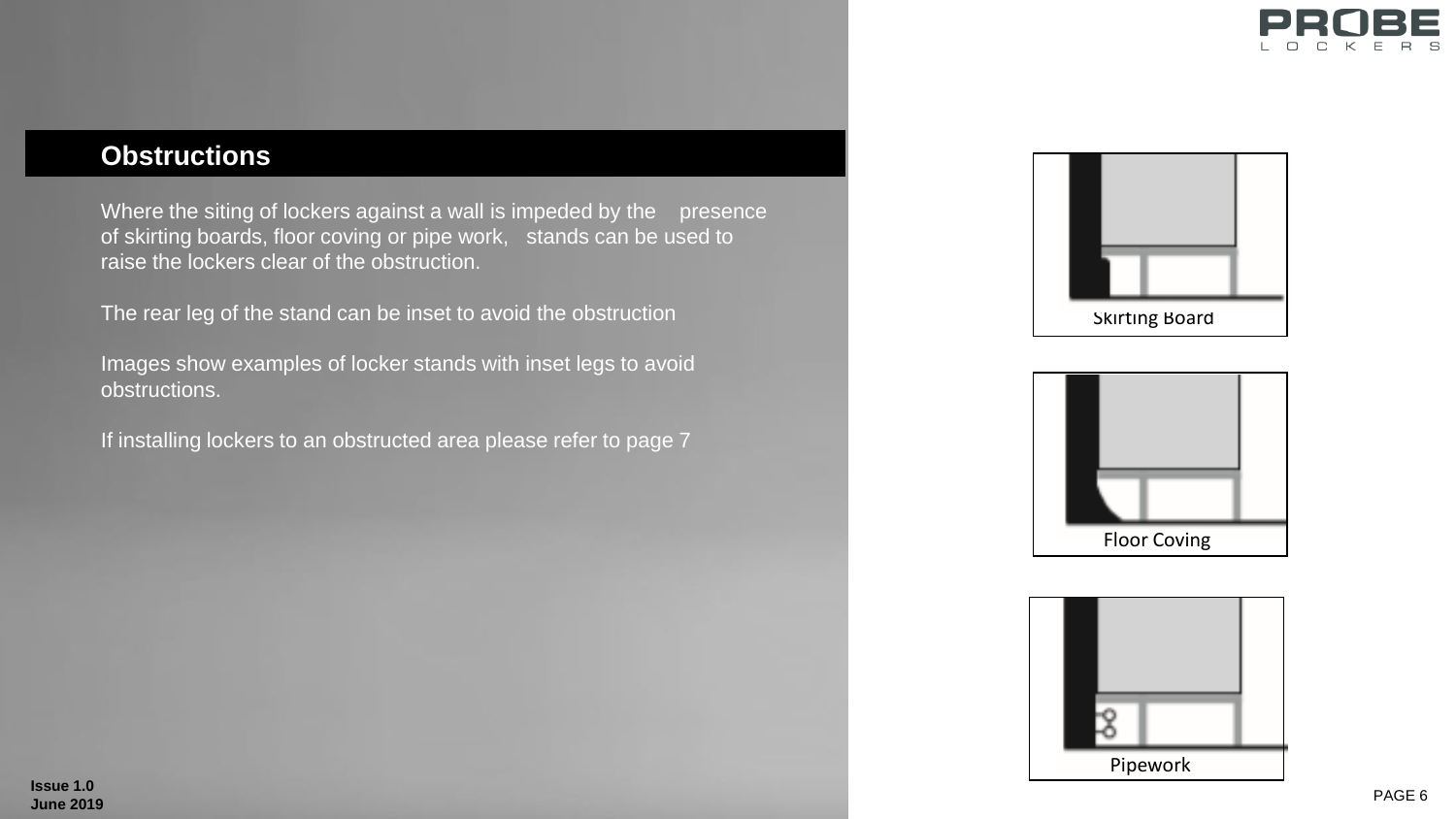

## **Securing To Wall (Obstructions)**

Wall sited lockers should be fixed back to the wall as well as side to side. Lockers can be fixed directly onto walls or on to wall-fixed timber battens.

Timber battens should be used on irregular wall surfaces or where the lockers are positioned in front of a skirting board, leaving a gap between lockers and wall.

The top batten is used to prevent items falling down the back of the locker. The lower batten is used to secure the locker back to the wall.

#### **CORRECT INSTALLATION**

- 1. Locker based on stand to clear obstruction and fixed directly onto wall.
- 2. Timber batten fixed to wall to provide locker fixing point past any obstruction

#### **INCORRECT INSTALLATION**

- Lockers fixed to wall over obstruction without batten
- Free standing lockers

#### **CORRECT INSTALLATION**



#### **INCORRECT INSTALLATION**